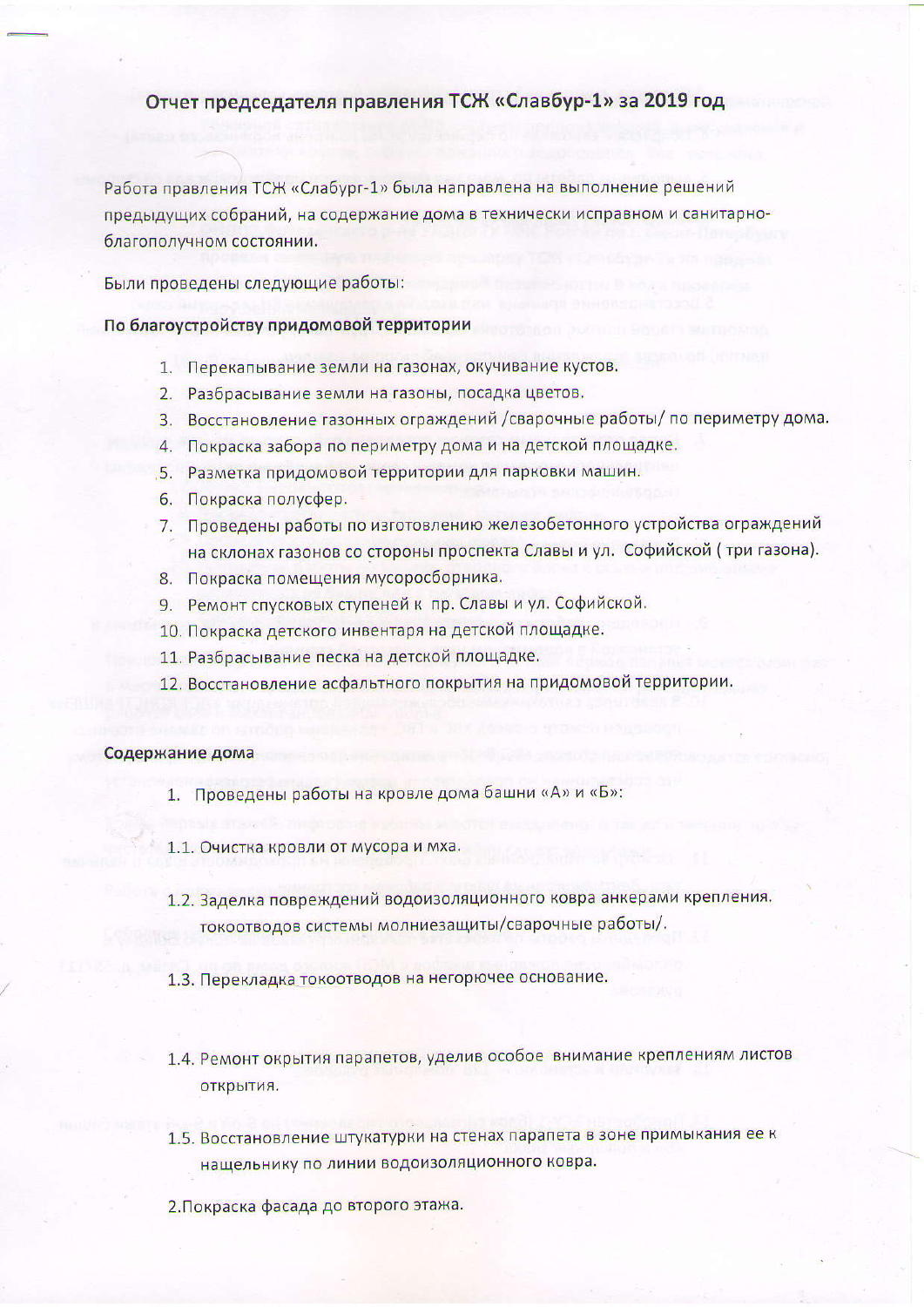3. Покраска внутренней стороны парапета (шагрень коричневого цвета).

4. Покраска « сапожка» по периметру дома (шагрень коричневого цвета).

5. выполнены работы по монтажу системы вентилируемого фасада со стороны

Южного шоссе (дворовая часть дома).

6. Восстановление крыльца над входом в помещение 8Н («детский сад») демонтаж старой плитки, подготовка основания, грунтовка, укладка новой тротуарной плитки, покраска ограждения с внутренней стороны крылец.

- 7. Перед отопительным сезоном проведена работа по промывке системы центрального отопления компрессором, теплообменников. Проведены гидравлические испытания.
- 8. Проведена поверка манометров в ИТП.
- 9. Проведены работы по очистке фильтров грубой очистки ХВС со снятием и установкой в водомерном узле и насосной станции.
- 10. В квартирах сантехниками обслуживающей организации «ЛСТ КОНСТРАКШЕН» проведен осмотр стояков ХВС и ГВС, проведены работы по замене отсечных кранов на стояках ХВС. В 15 квартирах не заменены отсечные краны, потому что собственники не предоставили доступ (зашиты стояки).
- 11. Осмотр вентиляционных шахт. Проверены на проходимость шара и наличие тяги. Вентиляционные шахты в рабочем состоянии.
- 12. Проведены работы по перекатке пожарных рукавов на новую складку и опломбировке пожарных шкафов в МОП жилого дома по пр. Славы, д. 55/113 рукавов/.
- 13. Закупили и установили 125 пожарных рукавов.
- 14. Приобретен БСУ-1 (блок сигнального управления) на 8-ой и 9-ый этажи башни «Б» и пожарные знаки.